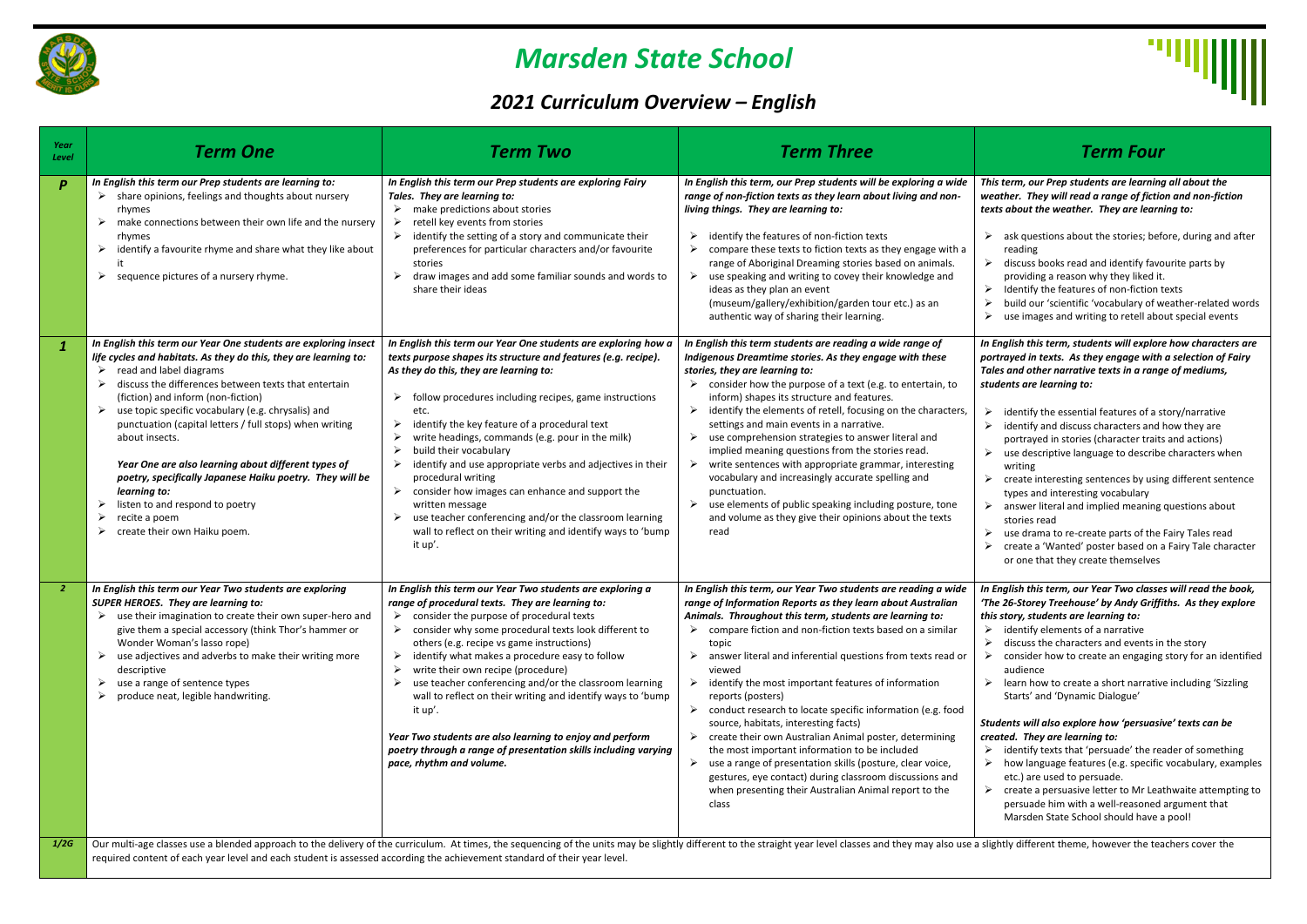- $\triangleright$  identify the features of narrative texts (orientation, problem, solution)
- $\triangleright$  answer literal and inferential questions from texts read or viewed
- ➢ *create parts of a narrative (e.g. an alternative ending to a story or a 'Wanted' poster for a chosen character)*
- ➢ *build vocabulary and use a range of sentence types when writing*

#### *In English this term 1/2G are exploring how authors create stories to entertain. We are reading a range of fairy-tales and other narrative texts, including The 26-Storey Treehouse. They are learning to:*

#### *Students will also explore how we use language to persuade as they write a 'Letter to Santa' using a range of persuasive techniques. They are learning to:*

- $\triangleright$  identify and use the appropriate conventions when writing a letter (e.g. greeting, salutation and sign-off)
- $\triangleright$  experiment with a small range of persuasive techniques

- $\triangleright$  identify the theme in a narrative text
- $\triangleright$  summarise the key events
- $\triangleright$  discuss how characters develop and change throughout the story and elaborate on how a character's actions affect others in the story
- $\triangleright$  discuss favourite characters and events in the story and provide reasons for their preferences
- $\triangleright$  name the key features of a book review
- $\triangleright$  write a book review that includes a recommendation
- $\triangleright$  use multimedia software to publish the book review in a digital format (Microsoft Word)

|                         | In English this term 1/2G are exploring procedures. They are<br>learning to:<br>read and follow procedures (engaging in a range of fun<br>➤<br>cooking and craft activities)<br>write their own set of instructions<br>➤<br>use topic specific vocabulary (e.g. materials, ingredients)<br>use appropriate punctuation (capital letters / full stops).                                                                                                                                                           | In English this term 1/2G are learning about minibeasts and<br>Australian animals as they explore a range of information<br>reports. They are learning to:<br>read information reports about various minibeasts and<br>➤<br>Australian animals (engaging in studies about diets,<br>habitats, life-cycles and more!)<br>conduct research and note-taking<br>➤<br>use topic specific vocabulary (e.g. classification, habitat)<br>≻<br>use appropriate punctuation (capital letters / full stops)<br>use teacher conferencing and/or the classroom learning<br>wall to reflect on their writing and identify ways to 'bump<br>it up'.                                                 | In English this term 1/2G are learning all about Dinosaurs.<br>They are reading a wide range of fiction and non-fiction texts<br>about pre-historic life. They are learning to:<br>compare fiction and non-fiction texts based on a similar<br>➤<br>topic<br>answer literal and inferential questions from texts read or<br>➤<br>viewed<br>use topic specific vocabulary (e.g. carnivore, herbivore)<br>➤<br>create re-tells of events, describing what happened using<br>a variety of sentence types<br>use appropriate punctuation (capital letters / full stops)<br>➤<br>use teacher conferencing and/or the classroom learning<br>wall to reflect on their writing and identify ways to 'bump<br>it up'.                                     |  |
|-------------------------|------------------------------------------------------------------------------------------------------------------------------------------------------------------------------------------------------------------------------------------------------------------------------------------------------------------------------------------------------------------------------------------------------------------------------------------------------------------------------------------------------------------|--------------------------------------------------------------------------------------------------------------------------------------------------------------------------------------------------------------------------------------------------------------------------------------------------------------------------------------------------------------------------------------------------------------------------------------------------------------------------------------------------------------------------------------------------------------------------------------------------------------------------------------------------------------------------------------|--------------------------------------------------------------------------------------------------------------------------------------------------------------------------------------------------------------------------------------------------------------------------------------------------------------------------------------------------------------------------------------------------------------------------------------------------------------------------------------------------------------------------------------------------------------------------------------------------------------------------------------------------------------------------------------------------------------------------------------------------|--|
| $\overline{\mathbf{3}}$ | In English this term our Year Three students are reading<br>Charlotte's Web. They are learning to:<br>discuss ethical situations (for/against) and share their<br>➤<br>reasoning<br>answer questions about the story and make inferences<br>about characters feelings<br>write a persuasive letter using high modality words (e.g.<br>➤<br>must, shall)<br>identify the author's purpose for writing.<br>➤                                                                                                       | In English this term our Year Three students are exploring how<br>readers are engaged through story telling (narrative). They<br>are learning to:<br>identify aspects of writing that make a story exciting<br>➤<br>develop characters through description and dialogue<br>➤<br>expand and use a wide range of vocabulary through a<br>'show, don't tell' approach<br>write their own narratives based on a provided stimulus<br>➤<br>picture                                                                                                                                                                                                                                        | In English this term, Year Three classes are learning about the<br>5W's and 3C's of news reporting. As they engage in this work,<br>classes are reading the text, Fantastic Mr Fox by Roald Dahl.<br><b>Students are learning to:</b><br>identify and discuss the characters and key events from<br>➤<br>the story, Fantastic Mr Fox<br>discuss how reporters grab people's attention<br>➤<br>identify elements that make a good news report<br>name the 5W's and 3C's of a news report and apply them<br>when writing their own news report based on the events<br>of 'Fantastic Mr Fox'<br>use a range of presentation skills (pace, pitch, tone,<br>➤<br>volume) when performing in role as a 'news reporter'                                 |  |
| $\overline{4}$          | In English this term our Year Four students are reading The<br>Twits by Roald Dahl. They are learning to:<br>identify and discuss ways the author engages the reader<br>identify descriptive language and dialogue in the story<br>➤<br>write a new part to the story (i.e. another 'trick' that<br>could be added)<br>use descriptive writing and dialogue (including the use of<br>➤<br>quotation marks) in their writing<br>use feedback (from teachers and peers) to edit and<br>➤<br>improve their writing. | In English this term our Year Four students are engaging with<br>the topic of endangered animals and exploring the purpose<br>and structure of an information report. They are learning to:<br>consider how humans have had an impact on animals<br>➤<br>identify the purpose of an information report and what<br>➤<br>makes it engaging for the reader<br>write their own information report and include some<br>topic-specific vocabulary (e.g. extinct, habitat)<br>utilise the classroom learning wall to reflect on their<br>writing and identify ways to 'bump it up'<br>use feedback (from teacher and peers and self-<br>➤<br>assessment) to edit and improve their writing | In English this term, students will read the fantasy text,<br>'Rowan of Rin' by Emily Rodda. Students will respond to the<br>literature by organising their thinking using DeBono's Six<br><b>Thinking Hats.</b><br><b>Students are learning to:</b><br>name and describe each of six thinking hats<br>use the Six Thinking Hats to analyse and discuss aspects of<br>the text, Rowan of Rin<br>use appositives and conjunctions to extend sentences<br>➤<br>identify the key components of a strong, well-structured<br>paragraph<br>use descriptive language and text specific vocabulary<br>➤<br>when responding to literature<br>develop structured paragraph responses to selected<br>chapters of Rowin of Rin using 4 of the thinking hats |  |

- *to:*
- $\triangleright$  identify the structure of an exposition and different sentence types
- $\triangleright$  create simple, compound and complex sentences
- $\triangleright$  explain the difference between a fact and opinion
- $\triangleright$  use facts and opinion to present a point of view using burger paragraph structure using thinking/feeling verbs
- $\triangleright$  identify and use elements of emotive language and modality in images and text
- $\triangleright$  identify rhetorical questions in a persuasive text and use them in my writing
- $\triangleright$  create, edit and publish a persuasive text

#### *This term, students are exploring the concept of sustainability. In English they are reading the book, The Lorax by Dr Seuss. As they make connections between the text and the concept of sustainability they are learning to:*

### *In English this term, Year Four students are attempting to persuade others. After selecting a specific sport, hobby or activity, they will write and exposition attempting to persuade their audience to give it a go! Students are learning*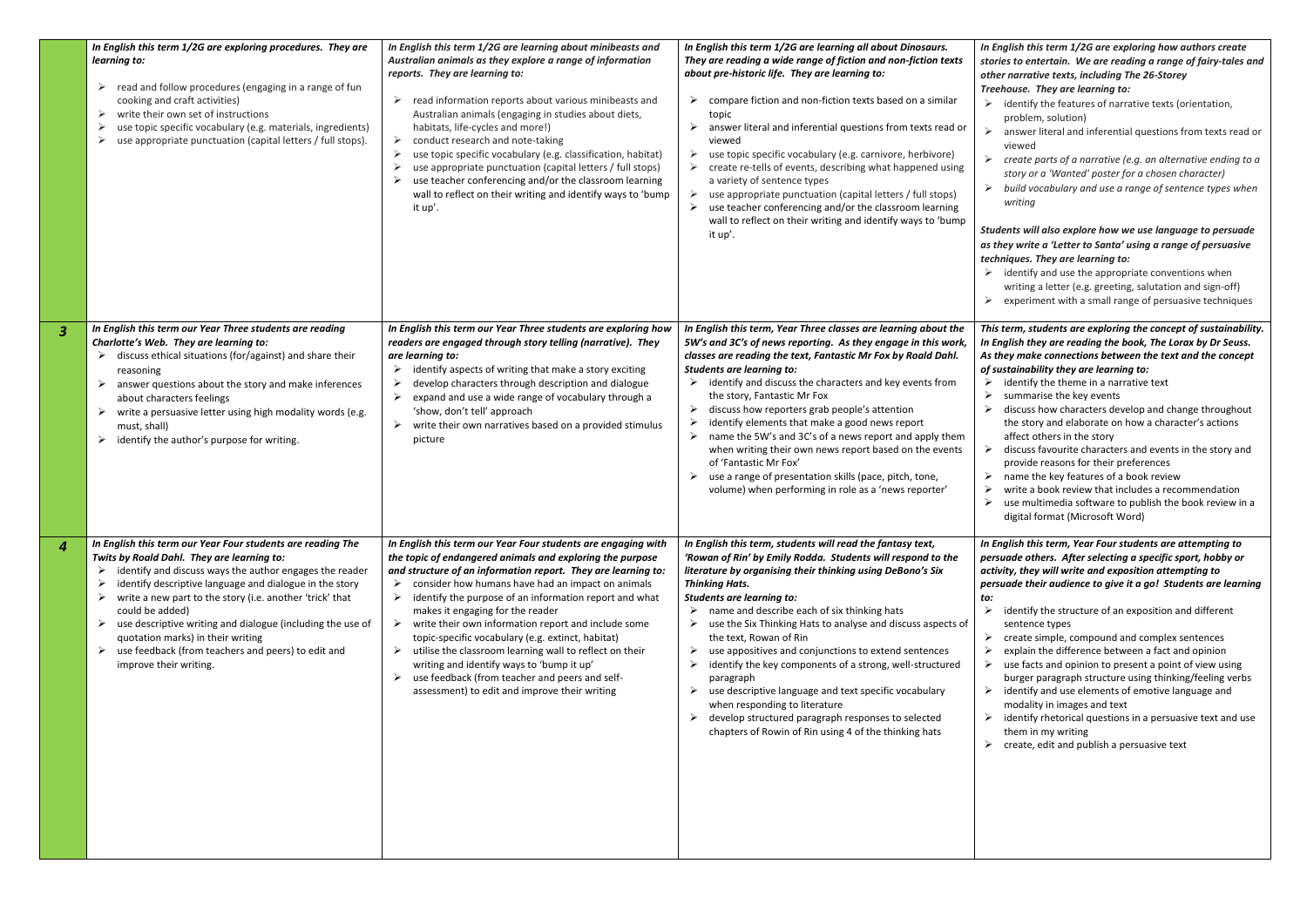*In English this term, 3/4G students are attempting to persuade others. For Year Four, after selecting a specific sport, hobby or activity, they will write and exposition attempting to persuade their audience to give it a go! Year 3 are writing a persuasive letter based on the book, Komoka and the Dragon. Students are learning to:*

- $\triangleright$  identify the structure of an exposition and different sentence types
- $\triangleright$  create simple, compound and complex sentences
- $\triangleright$  explain the difference between a fact and opinion
- $\triangleright$  use facts and opinion to present a point of view using
- burger paragraph structure using thinking/feeling verbs
- $\triangleright$  identify and use elements of emotive language and modality in images and text
- $\triangleright$  identify rhetorical questions in a persuasive text and use them in my writing
- $\triangleright$  create, edit and publish a persuasive text

- $\triangleright$  listen to, read, and interpret a range of multimodal texts including comics, and cartoons.
- $\triangleright$  Identify elements of an entertaining historical comic text including language features (e.g. dialogue, onomatopoeia, personification, metaphor, simile), text features (e.g. speech bubbles, bold, thought bubbles) and visual features (e.g. frown/smile lines, speed lines and sweat drops).
- $\triangleright$  develop their higher-order thinking skills as they reflect, inquire, generate, and analyse, synthesise and evaluate.
- $\triangleright$  create a digital multimodal short story exploring a character's behaviour when faced with an ethical dilemma on the Australian goldfields.

| 3/4G           | Our multi-age classes use a blended approach to the delivery of the curriculum. At times, the sequencing of the units may be slightly different to the straight year level classes and they may also use a s<br>required content of each year level and each student is assessed according the achievement standard of their year level.                                                                                                                                                    |                                                                                                                                                                                                                                                                                                                                                                                                                                                                                                                                                                                                                                                                                                                                                                                     |                                                                                                                                                                                                                                                                                                                                                                                                                                                                                                                                                                                                                                                                                                                                                                                                                                                                                                                                                                                                                                                                                                                                                                                    |  |  |
|----------------|---------------------------------------------------------------------------------------------------------------------------------------------------------------------------------------------------------------------------------------------------------------------------------------------------------------------------------------------------------------------------------------------------------------------------------------------------------------------------------------------|-------------------------------------------------------------------------------------------------------------------------------------------------------------------------------------------------------------------------------------------------------------------------------------------------------------------------------------------------------------------------------------------------------------------------------------------------------------------------------------------------------------------------------------------------------------------------------------------------------------------------------------------------------------------------------------------------------------------------------------------------------------------------------------|------------------------------------------------------------------------------------------------------------------------------------------------------------------------------------------------------------------------------------------------------------------------------------------------------------------------------------------------------------------------------------------------------------------------------------------------------------------------------------------------------------------------------------------------------------------------------------------------------------------------------------------------------------------------------------------------------------------------------------------------------------------------------------------------------------------------------------------------------------------------------------------------------------------------------------------------------------------------------------------------------------------------------------------------------------------------------------------------------------------------------------------------------------------------------------|--|--|
|                | In English this term, 3/4G are exploring narratives. They are<br>learning to:<br>identify and discuss ways the author engages the reader<br>➤<br>create a 'sizzling start'<br>➤<br>identify descriptive language and dialogue in the story<br>➤<br>understand the structure of a narrative<br>➤<br>use descriptive writing and dialogue (including the use of<br>➤<br>quotation marks) in their writing<br>use feedback (from teachers and peers) to edit and<br>➤<br>improve their writing | In English this term, 3/4G are exploring both entertaining and<br>informative texts. They are learning to:<br>identify and explain the authors purpose<br>➤<br>identify and discuss ways an author engages the reader<br>➤<br>respond to events using the six thinking hats<br>➤<br>identify descriptive language and dialogue in a story<br>➤<br>understand the structure of a narrative and/or report<br>➤<br>create narrative and report style pieces of text<br>➤                                                                                                                                                                                                                                                                                                               | In English this term, 3/4G are learning about the 5W's and<br>3C's of news reporting. As they engage in this work, students<br>are learning to:<br>identify and discuss the characters and key events from<br>➤<br>the story, James and the Giant Peach<br>discuss how reporters grab people's attention<br>identify elements that make a good news report (year 4<br>students were required to also apply these in their news<br>report with increased levels of proficiency).<br>name the 5W's and 3C's of a news report and apply<br>➤<br>them when writing their own news report based on the<br>events of 'James and the Giant Peach'<br>use a range of presentation skills (pace, pitch, tone,<br>➤<br>volume) when performing in role as a 'news reporter'                                                                                                                                                                                                                                                                                                                                                                                                                  |  |  |
| 5 <sup>5</sup> | In English this term our Year Five students are learning to:<br>create an interesting and engaging Space narrative (story)<br>➤<br>using The 7 Steps to Writing Success process<br>use a range of literary devices (e.g. onomatopoeia,<br>➤<br>metaphors, similes etc.)<br>use a range of sentence structures to create well<br>➤<br>sequenced paragraphs.                                                                                                                                  | In English this term our Year Five students are learning to<br>'Make a Stand!' They are learning to:<br>read and interpret a range of news articles and reports<br>➤<br>identifying how authors attempt to persuade and<br>influence an audience<br>explore and use a range of language features used in<br>➤<br>persuasive texts including high modality words, emotive<br>language and rhetorical questions<br>explore the difference between fact and opinion<br>➤<br>high modality words and emotive language<br>➤<br>examine the concept of 'point of view'<br>➤<br>analyse a variety of information sources to formulate an<br>➤<br>opinion<br>create a persuasive email based on their opinion<br>➤<br>use teacher and peer feedback to reflect on and edit<br>their writing | In English this term, Year Five students are engaging with a<br>range of informative texts on a range of topics from various<br>sources. This unit is linked closely with our Science unit -<br>Animal Adaptations. At the conclusion of the unit, students<br>will use what they have learnt to produce a written report on<br>a selected animal. Students are learning to:<br>identify the purpose of informational texts.<br>compare the different structures of informational texts.<br>identify and use the features and layout of animal<br>reports.<br>expand their vocabulary as they develop definitions and<br>➤<br>applications of topic-specific terms (e.g. biodiversity,<br>adaptation, survival etc.)<br>use time and sequence connectives to describe the life<br>cycle of different organisms.<br>➤<br>develop their higher-order thinking skills across English<br>content areas including both reading and writing<br>➤<br>analyse the difference between Cause/Effect and<br>Problem/Solution.<br>examine a range of informational texts to locate<br>required information and summarise it.<br>construct text using the compare and contrast<br>organisation. |  |  |
| 6              | In English this term our Year Six students are exploring and<br>advocating for human rights. They are learning to:<br>develop and discuss their preferred view of the future, in<br>accordance with universal declaration for human rights<br>identify poetic devices<br>➤<br>use persuasive techniques to influence their audience<br>➤<br>create a persuasive poem about a chosen human right.<br>➤                                                                                       | In English this term our Year Six students are exploring the use<br>and purpose of historical narratives. They are learning to:<br>consider how the purpose of texts shape their structure<br>➤<br>and features<br>research and analyse information for the purpose of<br>➤<br>writing a first-person historical narrative (an immigrant<br>arriving in Australia and their contributions to this<br>nation)<br>successfully portray feelings and emotions through<br>➤<br>writing (historical narrative)                                                                                                                                                                                                                                                                           | This term in English, Year Six students learn the elements of<br>formal debates. They will research and analyse evidence to<br>formulate and construct arguments; while working closely in<br>a team context; to present in a formal debate. They are<br>learning to:<br>research and analyse evidence to formulate and construct<br>arguments<br>distinguish between objective, subjective and bias<br>language<br>use a set structure to respond during debates<br>➤<br>develop a clear point of view and present a quality<br>argument<br>use 10% summary techniques to select and organise<br>information<br>use the 'Philosophical Chairs' discussion strategy to<br>debate and present arguments                                                                                                                                                                                                                                                                                                                                                                                                                                                                             |  |  |

- $\triangleright$  examine and discuss how evaluative language can be used to express shades of meaning, feeling and opinion.
- $\triangleright$  use metalanguage to describe the effects of language features on a reader
- $\triangleright$  identify and explain how language choices, such as modality, emphasis, repetition and metaphor, can influence the personal response of a reader to the feature article
- $\triangleright$  identify the features of a newspaper article
- $\triangleright$  create appropriate headings and subheadings for newspaper articles

*In English this term, Year Five students are engaging with a range of multimodal texts including comics and cartoons. This unit is focused around the essential question: How can I share an ethical dilemma in an entertaining way? And is linked closely with the HASS unit about secondary colonial establishments and the Australian goldfields. At the conclusion of this unit students will develop an entertaining historical comic text that address an ethical dilemma. Students are learning to:* 

*This term in English, Year Six students are exploring the use of newspaper articles as they build awareness of how authors position the reader to accept a particular point of view through the use of objective and subjective language and bias. Students are learning to:*